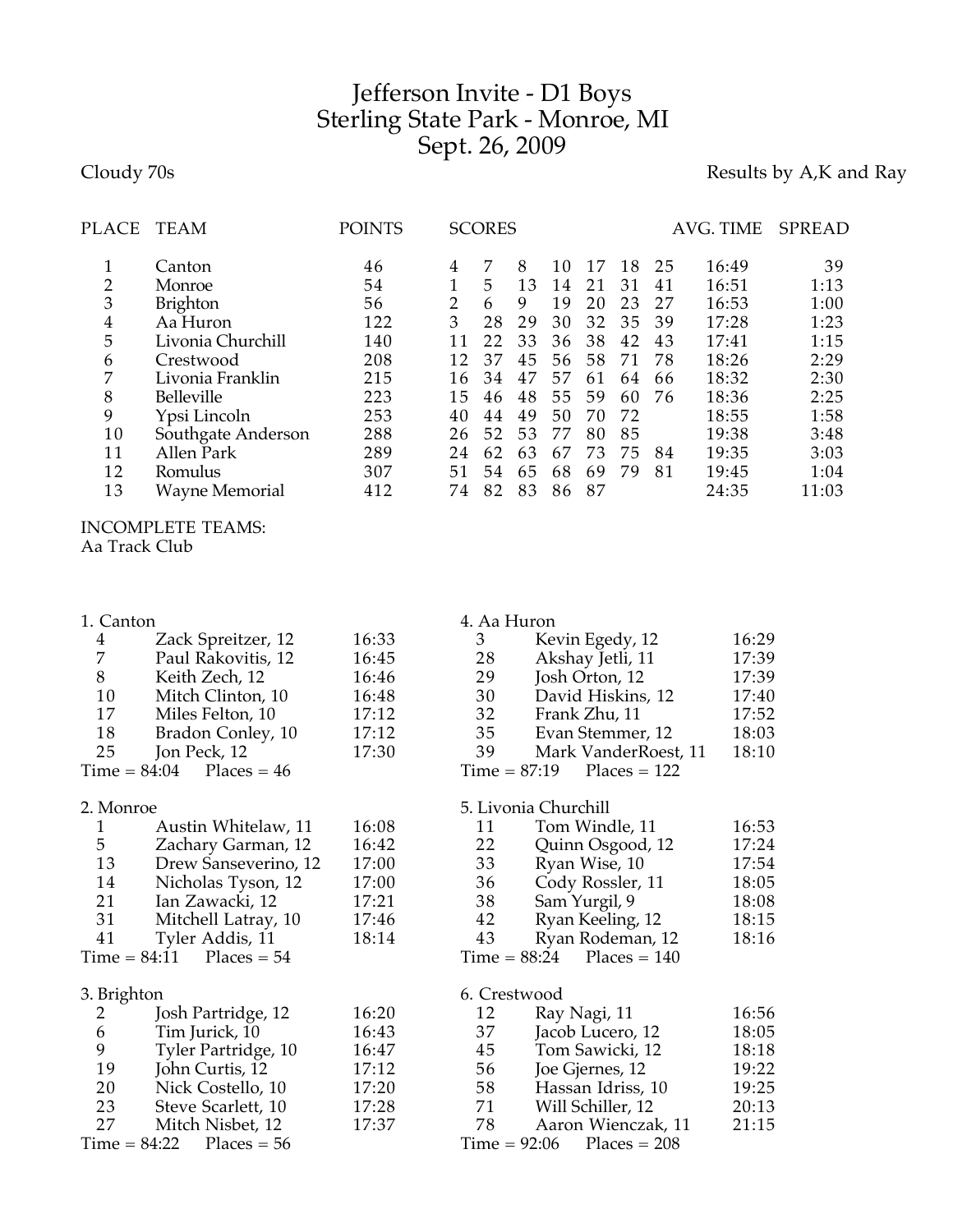| 7. Livonia Franklin         |                                                           |                         |  |  |
|-----------------------------|-----------------------------------------------------------|-------------------------|--|--|
| 16<br>34<br>47              | Bobby Wilson, 11<br>Nik Gherardini, 12<br>Joe Steckel, 12 | 17:10<br>18:02<br>18:24 |  |  |
| 57<br>61                    | Kevin Meloche, 11                                         | 19:22                   |  |  |
| 64                          | John Ferreira, 12<br>Zach Belanger, 12                    | 19:40<br>19:57          |  |  |
| 66                          | Josh Beesmer, 10                                          | 20:01                   |  |  |
| $Time = 92:38$ Places = 215 |                                                           |                         |  |  |
| 8. Belleville               |                                                           |                         |  |  |
| 15                          | Carter Sherman, 12                                        | 17:06                   |  |  |
| 46                          | Jake Long, 10                                             | 18:21                   |  |  |
| 48                          | Kashawn Wooten, 12                                        | 18:40                   |  |  |
| 55<br>59                    | Calvin Cross, 12<br>Aj Sacalyn, 12                        | 19:19<br>19:31          |  |  |
| 60                          | Jake Delahaye, 11                                         | 19:33                   |  |  |
| 76                          | Tyler Johnson, 11                                         | 20:34                   |  |  |
| $Time = 92:57$ Places = 223 |                                                           |                         |  |  |
| 9. Ypsi Lincoln             |                                                           |                         |  |  |
| 40                          | John Adamovicz, 11                                        | 18:14                   |  |  |
| 44                          | Zach Peattie, 12                                          | 18:17                   |  |  |
| 49                          | Jarrett Pfeiffer, 12                                      | 18:53                   |  |  |
| 50<br>70                    | Alex Goricki, 11<br>David Adamovicz, 9                    | 18:59<br>20:12          |  |  |
| 72                          | Austin Goricki, 11                                        | 20:14                   |  |  |
| $Time = 94:35$              | $Places = 253$                                            |                         |  |  |
|                             |                                                           |                         |  |  |
| 10. Southgate Anderson      |                                                           |                         |  |  |
| 26                          | Brandon Wolff 11                                          | 17:36                   |  |  |
| 52<br>53                    | Cory Brown, 12<br>Cody Branch 11                          | 19:09<br>19:12          |  |  |
| 77                          | Alex Stegbauer, 9                                         | 20:48                   |  |  |
| 80                          | Connor Garcia 10                                          | 21:24                   |  |  |
| 85                          | Tony Black, 12                                            | 25:03                   |  |  |
| $Time = 98:09$ Places = 288 |                                                           |                         |  |  |
| 11. Allen Park              |                                                           |                         |  |  |
| 24                          | James Cusin, 12                                           | 17:29                   |  |  |
| 62                          | Chris Traylor, 12                                         | 19:48                   |  |  |
| 63                          | Scott Povish, 10                                          | 19:55<br>20:08          |  |  |
| 67<br>73                    | Josh Hoglin, 11<br>Tony Carbonaro, 10                     | 20:32                   |  |  |
| 75                          | Jeremy Rafter, 9                                          | 20:33                   |  |  |
| 84                          | Brad Furgerson, 11                                        | 22:41                   |  |  |
| $Time = 97:52$              | $Places = 289$                                            |                         |  |  |
| 12. Romulus                 |                                                           |                         |  |  |
| 51                          | Dwayne Thurmond, 12                                       | 19:06                   |  |  |
| 54                          | Jamyles Coleman, 11                                       | 19:16                   |  |  |
| 65                          | Jalin Arrington, 10                                       | 20:01                   |  |  |
| 68                          | Nathanuel Warren, 10                                      | 20:08                   |  |  |
| 69                          | Mikos Jones, 10                                           | 20:10                   |  |  |
| 79<br>81                    | Terrell Clyburn, 10<br>Derrick Stewart, 12                | 21:19<br>21:28          |  |  |
| $Time = 98:41$              | $Places = 307$                                            |                         |  |  |

|    | 13. Wayne Memorial           |       |
|----|------------------------------|-------|
| 74 | Darren Hombirg, 9            | 20:33 |
| 82 | Ryan Stamper, 11             | 21:30 |
| 83 | Quinton Davis, 10            | 22:05 |
| 86 | Kyle McKaque, 10             | 27:08 |
| 87 | Dionte Burton, 9             | 31:36 |
|    | $Time = 122:52$ Places = 412 |       |